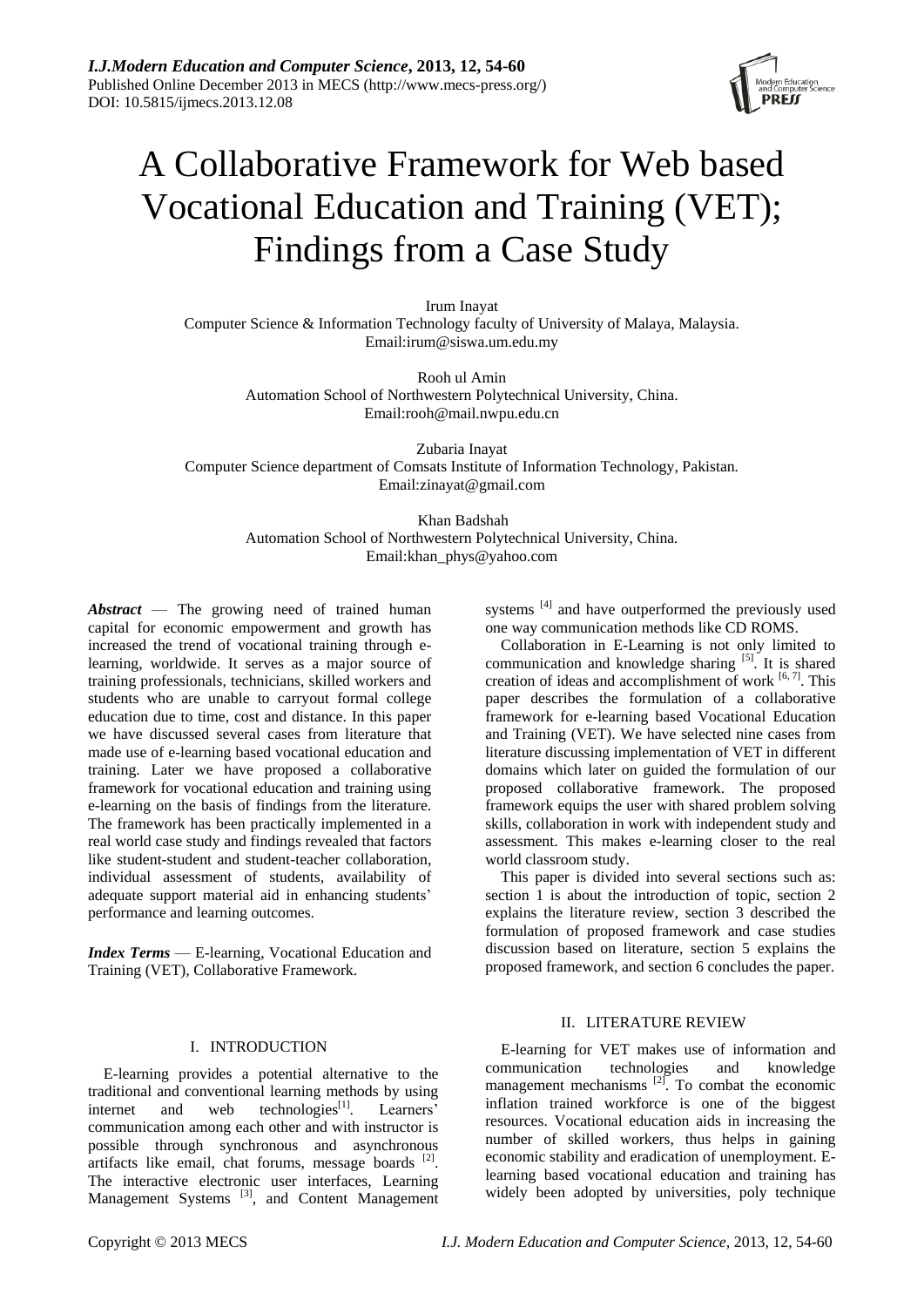colleges, skill based institutes and industrial homes in order to gain momentum in terms of skilled work force. VET through e-learning is practiced widely in developed countries like Australia with students from foreign lands i.e. India and China<sup>[8]</sup>. This shows that in present day world learning does not rely on physical proximity of training centers and laboratories [9].

Vocational education and training is basically a career and technical education specific to some craft or profession and includes skill based training courses. Vocational education and trainings are offered at a level after k-12 or Intermediate level education or even few Poly technique colleges offer courses and diplomas after  $10^{th}$  standard/O levels or Matriculation Exam and falls under tertiary education category. This education often comes.

VET using e-learning owes equal importance in the development of a state and economic growth  $[8, 9]$ . The VET courses provide skill to the learned people in order to enhance their professional abilities  $[9-11]$ . These certifications and diplomas help the masses to earn jobs improve wages and defines career for them. The UNESCO's Second International Conference suggested that the VET of the future not only prepares individuals for employment but also make them responsible citizens which is important to preserve integrity of environment and the welfare of others [12].

## III. TOWARDS THE FRAMEWORK FORMULATION; CASE STUDIES DISCUSSION

In this section we have discussed nine cases from literature which made use of e-learning for VET in different domains and for people from different walks of life. The basic purpose of this discussion is to deduce the important features of VET for various domains. A summarized view of all cases is presented below in Table 1.

TABLE 1: Discussion of Cases Implementing E-Learning based VET

| <b>Ref</b>     | Subject           | <b>Purpose</b> | <b>Important Features</b>       |  |  |  |  |  |  |
|----------------|-------------------|----------------|---------------------------------|--|--|--|--|--|--|
| Online         |                   |                |                                 |  |  |  |  |  |  |
| [8]            | <b>Students</b>   | Employmen      | Practical                       |  |  |  |  |  |  |
|                |                   | t seeking      | experimentation                 |  |  |  |  |  |  |
| [8]            | <b>Students</b>   | Work           | Formal task                     |  |  |  |  |  |  |
|                |                   | training       | assessment,                     |  |  |  |  |  |  |
|                |                   |                | independent practice,           |  |  |  |  |  |  |
|                |                   |                | practical exercises             |  |  |  |  |  |  |
| [9]            | Technician        | Skill          | Remote exercises,               |  |  |  |  |  |  |
|                | S                 | developmen     | clear and concise               |  |  |  |  |  |  |
|                | skilled           | t              | support material,               |  |  |  |  |  |  |
|                | workers           |                | personalized                    |  |  |  |  |  |  |
|                |                   | guidance       |                                 |  |  |  |  |  |  |
| <b>Blended</b> |                   |                |                                 |  |  |  |  |  |  |
| [13]           | Saloon            | Employment     | Face to face lessons            |  |  |  |  |  |  |
|                | employee          | seeking        | from experts, online            |  |  |  |  |  |  |
|                | s, house          | work           | support material,               |  |  |  |  |  |  |
|                | wives             | training       | online schedule                 |  |  |  |  |  |  |
| $[14]$         | Universit         | Employment     | e-content with                  |  |  |  |  |  |  |
|                | y students        | , work         | printed notes                   |  |  |  |  |  |  |
|                |                   | training       |                                 |  |  |  |  |  |  |
| [17]           | Industry          | Skill          | Multilingual                    |  |  |  |  |  |  |
|                | profession<br>als | development    | support, Social                 |  |  |  |  |  |  |
|                |                   |                | Networking<br>E content, Remote |  |  |  |  |  |  |
|                |                   |                | labs                            |  |  |  |  |  |  |
| $[15]$         | <b>Nurses</b>     | Professional   | Online                          |  |  |  |  |  |  |
|                |                   | training       | communication.                  |  |  |  |  |  |  |
|                |                   |                | independent self-               |  |  |  |  |  |  |
|                |                   |                | directed study                  |  |  |  |  |  |  |
| $[18]$         | Health            | Professional   | Online support,                 |  |  |  |  |  |  |
|                | care              | training       | discussions,                    |  |  |  |  |  |  |
|                | profession        |                | interactive learning,           |  |  |  |  |  |  |
|                | als and           |                | independent                     |  |  |  |  |  |  |
|                | researcher        |                | assessment                      |  |  |  |  |  |  |
|                | S                 |                |                                 |  |  |  |  |  |  |

## *A. Case 1 Interior Design Course [8]*

A program was designed for students to carry out design assignments for an avatar customer in 3-D space. The 3-D space made it close to real environment. The findings proved that students who performed these experiments performed better than the rest.

#### *B. Case 2 Diploma of Alcohol and Drugs [8*

A diploma was offered to train the students to administer the client assessment tool and report the level of seriousness of patients. This kind of applications use heavy use of face to face learning but in this case responses showed that e learning mechanism proved successful.

## *C. Case 4 Certification in ICT [9]*

ICT certifications comprising Internet/intranet technology NGN Protocols, Information security, IPv6, and Network security, were offered for students. Blended mode was used to support content was available on web and in the form of printed booklet. Exercises were given to students and monitored using interactive interfaces. Exams are monitored using exam editor a web based application that keeps log of every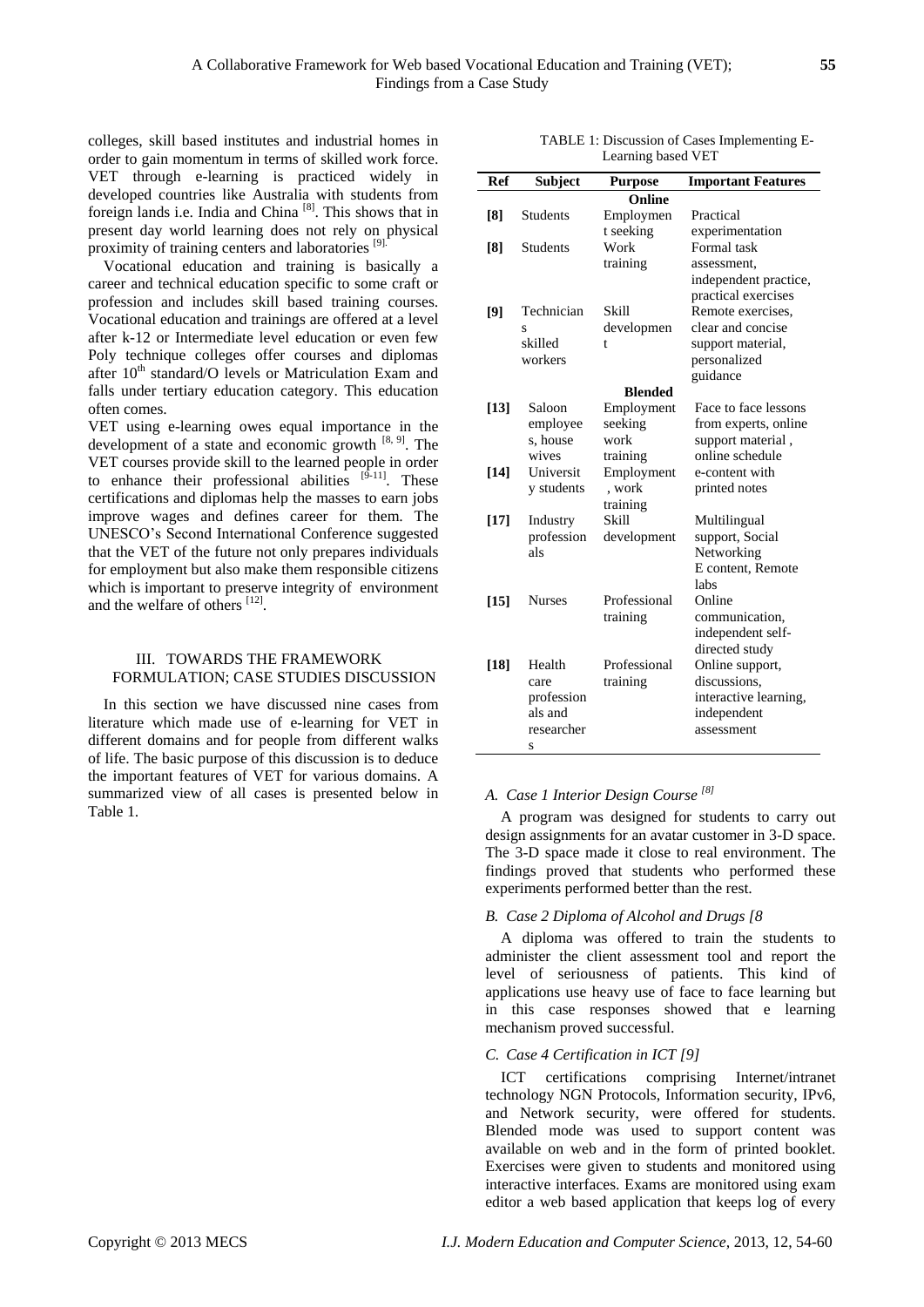activity and change committed to databases. The study concluded that students appreciated the online availability of course content.

## *D. Case 3 Diploma of Beauty and Spa Therapies [13]*

An online course of electrolysis and electrical was designed in Moodle for beauty therapists and workers. The exam and quizzes were designed using Articulate. Blended medium is used for both theory and practice. The findings reveal that the students appreciated the flexibility of online course due to factors like time, cost, distance and other social issues.

## *E. Case 5 Training in Engineering [14]*

This training was organized to for skill development among industry professionals. The main aim of this course was to enhance sharing and collaboration among stakeholders from industry.

## *F. Case 6 Training for veterinary nurses [15]*

This training was basically for veterinary nurses in which paper based exams were changed to LMS based quizzes and online lectures were provided to students. The response showed that this measure brought ease to the process and helped in speedy assessment.

## *G. Case 7 Training in Mechatronics [17]*

The training was organized for both skilled technicians and unemployed people to enhance their professional skills through online learning systems. The students responded with satisfaction due to personalized learning system.

## *H. Case 8 Training in Health Informatics [18]*

This training was organized for medical professionals, academia researchers to enhance their capabilities through online interaction with other scholars. This course helped the professionals with e-learning tools, eglossaries and offline availability of courseware. The users showed their confidence in learning methods due to interactive communication and interactive learning through experience methods.

#### IV. A COLLABORATIVE FRAMEWORK FOR E-LEARNING BASED VET

The above discussion about case studies following elearning for VET in various domains invited us to formulate a comprehensive framework for collaboration oriented e-learning based VET. It is observed from the above discussion that communication among users and instructors, interactive learning, e-assessment, online availability of support content are some of the features which were highly appreciated. Communication over issues, sharing views, solving problems together and seeking from others experience makes E-learning closer to face-to-face class based environment. The literature proves that collaboration in terms of knowledge sharing and discussion is helpful for students in e-Learning environment to improve their learning outcomes and

satisfaction  $[19]$ . The proposed framework (shown in Fig. 1) is derived from the features of VET supported by elearning practical experiences (described in Section III).

The framework comprises of three conceptual layers or tiers. In the first tier we have focused on the elementary and mandatory features with which every web based VET systems should be equipped. These skills are based on both individual and collaborative work including individual problem solving skills, individual learning skills, teamwork skills, and collaborative problem solving skills. The second layer of the proposed framework comprises of the tools support for the features mentioned in layer 1. The tools support includes self-study and assessment tool, collaboration tool, team assessment tool, team responsibility analysis, multi-language support tool. The description of the functionalities foreseen from these tools is described in Table 2. The third layer comprises of front end applications.

It is inferred from the literature that the main characteristics of an e-learning based VET system are such as: collaboration, individual Problem Solving Skills, and Independent Learning Skills. To incorporate these skills in an e-learning system tools support is mandatory. The detailed description of our proposed framework focusing on tool support is shown in table 2 below.

The framework provides a repository of online and up to date course support material in terms of online lectures, video lectures, tutorials, solved examples and simulations for enabling the user to strengthen expertise through self-study support tool. The framework offers collaboration with individual assessment and learning features. The learners can make use of quizzes and practice exercises which help them to drill the lessons and assess their expertise though self-assessment tool. It is intended to assess the individuals on the basis on their group activity and individual expertise both through individual accountability tool which enables the instructor to examine each learner individually. The team responsibility tool helps to assess the individuals even in group assignments and projects through common online editors. The online grading helped the students not only to receive feedback instantly but also serves a high cut in cost. The assignments, tests and quizzes are checked online and grades are places in grade books subsequently. This way the students are provided with an opportunity to improve their mistakes as per feedback. The framework provides collaborative support to learners through discussion using chat, messages and emails. The online forum discussion board which facilitates teacher-student interaction and inter-student interaction provides the instructor with an opportunity to monitor the discussions and get a broader idea about their problems. This also improves students' interest in course and their due devotion. Considering the intent of providing language flexibility the framework offers multi language support and glossary of frequently used terms.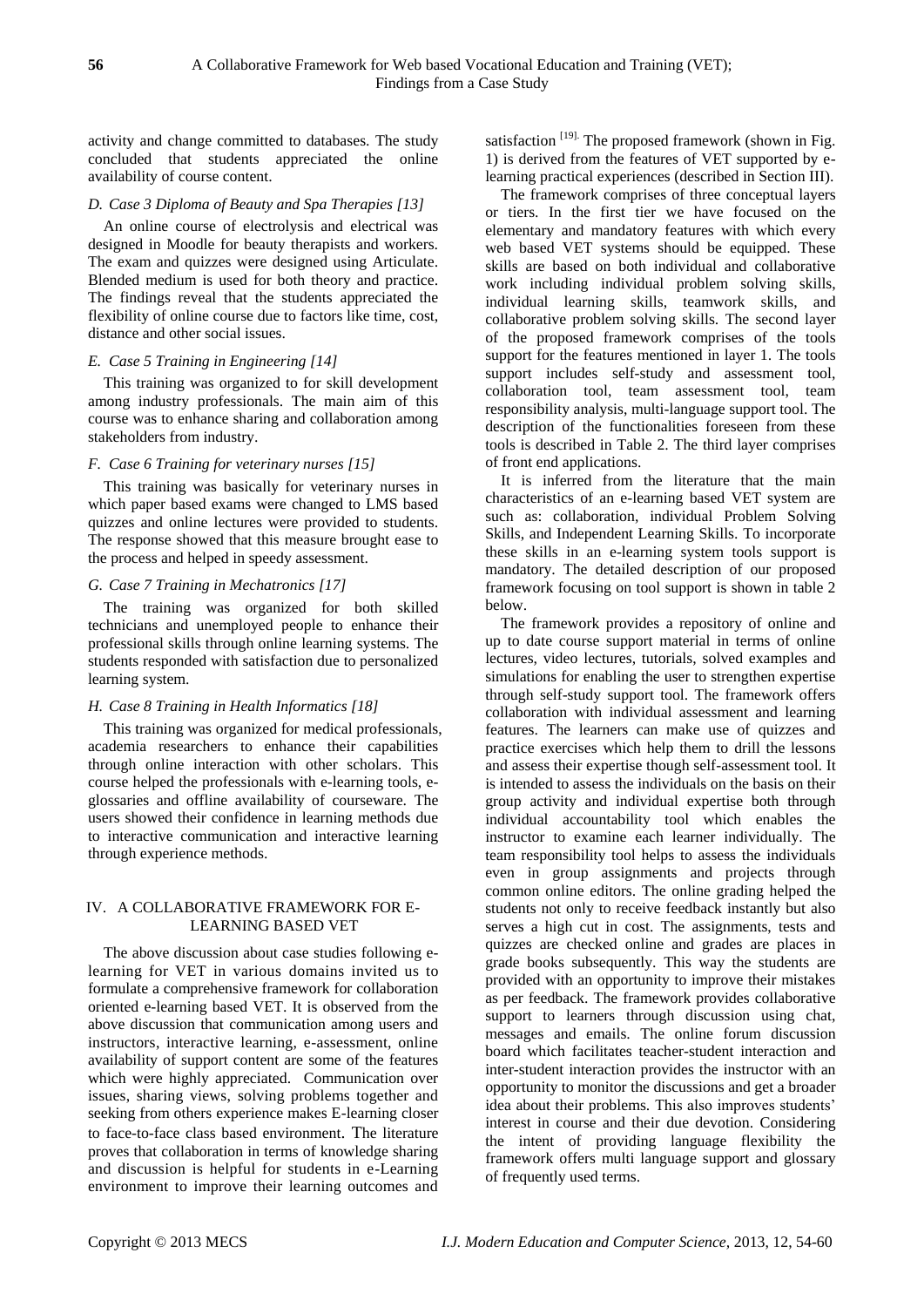

Figure. 1: Collaborative Framework for E Learning based VET

## V. CASE STUDY

We conducted a case study at a vocational educational and training institute of Pakistan to practically evaluate the feasibility of our conceptual framework. Three consecutive sessions of web design course were studied for this purpose.

The learning content management system (LCMS) Black board Learning  $Platform<sup>1</sup>$  was used for presenting the course.

## *A. Participants*

One hundred seventy six students were examined to illustrate the aspects of proposed framework. There were 61, 49 and 66 participants in three consecutive sessions.

## *B. Course Structure*

The course was designed to develop individual and collaborative learning and problem solving skills in students. The students were assigned group projects and assessed on the basis of their individual effort. There were ten assignments and three projects contributing 25% to the total score.

| <b>Self-Study Support Tool</b>        |                                                        |  |  |  |  |
|---------------------------------------|--------------------------------------------------------|--|--|--|--|
| <b>Support Material</b>               | Lessons, lecture notes, solved                         |  |  |  |  |
|                                       | examples, simulations,                                 |  |  |  |  |
|                                       | presentations with voice, video                        |  |  |  |  |
|                                       | lectures and tutorials in native                       |  |  |  |  |
|                                       | language available online and                          |  |  |  |  |
|                                       | can be downloaded.                                     |  |  |  |  |
| <b>Self-Assessment Tool Support</b>   |                                                        |  |  |  |  |
| Self-assessment                       | Quizzes and practice exercises                         |  |  |  |  |
|                                       | with grades and solutions.                             |  |  |  |  |
| <b>Individual Accountability Tool</b> |                                                        |  |  |  |  |
| Individual                            | Individual presentations on                            |  |  |  |  |
| Accountability                        | assigned topics. Oral exam by                          |  |  |  |  |
| measures                              | mentor or instructor. Online                           |  |  |  |  |
|                                       | tasks or assignments submitted                         |  |  |  |  |
|                                       | individually. In a group task                          |  |  |  |  |
|                                       | participation of individual in                         |  |  |  |  |
|                                       | tracked and graded                                     |  |  |  |  |
| <b>Cross learning tool</b>            |                                                        |  |  |  |  |
| Cross learning                        | Flexible course, instructor, team                      |  |  |  |  |
| measures                              | mates and language selection                           |  |  |  |  |
| <b>Team Responsibility Tool</b>       |                                                        |  |  |  |  |
| Common online                         | For assignments and class tasks                        |  |  |  |  |
| editors                               | with administrator having                              |  |  |  |  |
|                                       | access through login                                   |  |  |  |  |
|                                       | information of each user                               |  |  |  |  |
|                                       | determining each ones                                  |  |  |  |  |
|                                       | contribution with time.                                |  |  |  |  |
| <b>Multi Language Tool</b>            |                                                        |  |  |  |  |
| Multi language<br>measures            | Language selection for<br>instruction if available and |  |  |  |  |
|                                       | translation feature for                                |  |  |  |  |
|                                       | documents with a dictionary of                         |  |  |  |  |
|                                       | frequently used terms.                                 |  |  |  |  |
| <b>Collaboration Tools</b>            |                                                        |  |  |  |  |
| Collaborative                         | Communication with team                                |  |  |  |  |
| measures                              | members, field experts, seniors.                       |  |  |  |  |
| <b>Discussion Forum</b>               | Learn and practice together                            |  |  |  |  |
|                                       | through exercise editors. Share                        |  |  |  |  |
|                                       | pictures and documents.                                |  |  |  |  |
| Traceability                          | To track down the activities log                       |  |  |  |  |
| Storage                               | Storing the activity log                               |  |  |  |  |
| Shared calendar                       | For virtual teams for keeping up                       |  |  |  |  |
|                                       | with deadlines and schedule                            |  |  |  |  |
| Document Security                     | Sharing with permission<br>only                        |  |  |  |  |
|                                       | and password protected files                           |  |  |  |  |
| Mobility                              | Interacting with people using                          |  |  |  |  |
|                                       | mobile phones, PDA and other                           |  |  |  |  |
|                                       | hand held devices.                                     |  |  |  |  |

#### TABLE 2: Details of the proposed Framework

## *C. Methods and Procedures*

The response of students in terms of learning outcome and satisfaction was recorded through a post course questionnaire based survey. The questionnaire was based on likert scale questions. The participants were asked to fill the questionnaires in one week prior to examination week. The main aim was to record the most out of participants' memory and perception about the experiences they have recently been through.

#### *D. Discussion and results*

The likert scale responses of questionnaire and students' scores for the web design course show the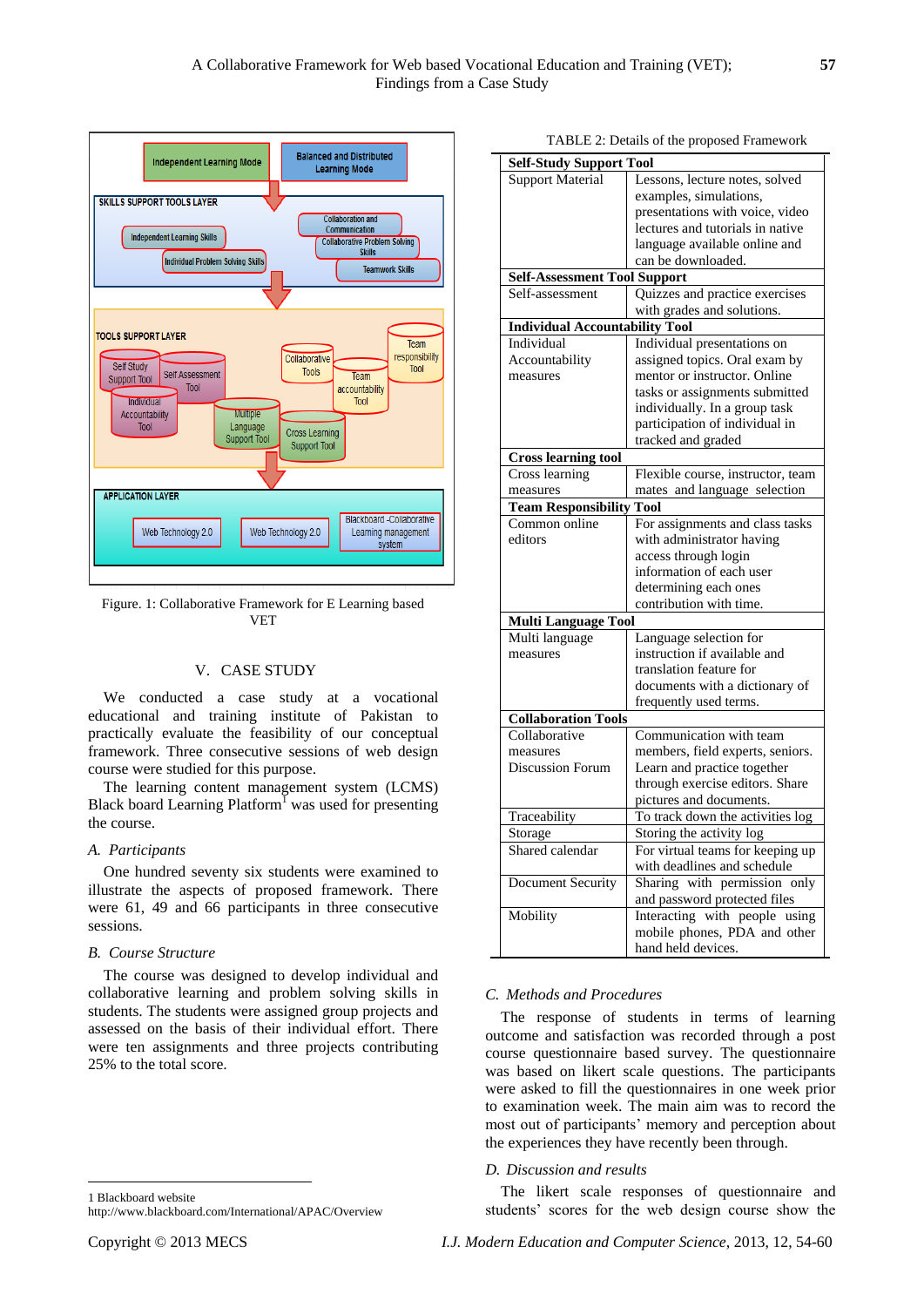feasibility of our proposed framework. The questionnaire along mean and standard deviation of responses is shown in table 3.

TABLE 3: Questionnaire used for survey

| <b>Questions</b>                                                             | Mean         | <b>SD</b> |  |  |  |  |  |
|------------------------------------------------------------------------------|--------------|-----------|--|--|--|--|--|
| <b>Instructor's Feedback</b>                                                 |              |           |  |  |  |  |  |
| The instructor was knowledgeable                                             | 1.49         | 0.75      |  |  |  |  |  |
| about the course.                                                            |              |           |  |  |  |  |  |
| The instructor participated actively in                                      | 1.46         | 0.77      |  |  |  |  |  |
| this course.                                                                 |              |           |  |  |  |  |  |
| The instructor's feedback stimulated                                         | 1.41         | 0.83      |  |  |  |  |  |
| you towards better performance.                                              |              |           |  |  |  |  |  |
| The instructor's feedback discouraged                                        | 2.47         | 0.77      |  |  |  |  |  |
| you ever.                                                                    |              |           |  |  |  |  |  |
| The instructor was welcoming towards                                         | 1.20         | 0.65      |  |  |  |  |  |
| your queries.                                                                |              |           |  |  |  |  |  |
| The instructor provided timely                                               | 1.35         | 0.68      |  |  |  |  |  |
| feedback.                                                                    |              |           |  |  |  |  |  |
|                                                                              | 1.33         | 0.64      |  |  |  |  |  |
| The instructor gave you personalized                                         |              |           |  |  |  |  |  |
| feedback/guidance when requested.<br>The instructor feedback enhanced your   | 1.42         | 0.70      |  |  |  |  |  |
|                                                                              |              |           |  |  |  |  |  |
| learning experience.                                                         |              |           |  |  |  |  |  |
| <b>Support Material</b><br>The usability of the course portal was            | 1.39         |           |  |  |  |  |  |
|                                                                              |              | 0.67      |  |  |  |  |  |
| satisfactory i.e. clear, user friendly.<br>The course objectives were clear. |              |           |  |  |  |  |  |
|                                                                              | 1.49<br>1.43 | 0.75      |  |  |  |  |  |
| The course material was organized into                                       |              | 0.72      |  |  |  |  |  |
| logical and understandable parts.<br>The course outline was up to the        |              |           |  |  |  |  |  |
|                                                                              | 1.44         | 0.76      |  |  |  |  |  |
| expectations.<br>The support material was helpful in                         | 1.33         | 0.64      |  |  |  |  |  |
| real.                                                                        |              |           |  |  |  |  |  |
| The support material was good enough                                         | 1.40         | 0.69      |  |  |  |  |  |
| to cover course outlines.                                                    |              |           |  |  |  |  |  |
| The support material helped you in                                           | 1.47         | 0.72      |  |  |  |  |  |
| clear understanding of course.                                               |              |           |  |  |  |  |  |
| The support material enhanced your                                           | 1.32         | 0.63      |  |  |  |  |  |
|                                                                              |              |           |  |  |  |  |  |
| learning experience.                                                         |              |           |  |  |  |  |  |
| <b>Group Activity</b><br>The group assignments/tasks enhanced                | 1.31         | 0.60      |  |  |  |  |  |
| your learning experience.                                                    |              |           |  |  |  |  |  |
| Participants cooperated in group                                             | 1.44         | 0.73      |  |  |  |  |  |
| assignments/tasks in real sense.                                             |              |           |  |  |  |  |  |
| The communication during group                                               | 1.41         | 0.78      |  |  |  |  |  |
| activities is up to the mark.                                                |              |           |  |  |  |  |  |
| The group assignments/tasks provide                                          | 1.38         | 0.80      |  |  |  |  |  |
| an opportunity to learn from others.                                         |              |           |  |  |  |  |  |
| The concept of team work will be                                             | 1.33         | 0.78      |  |  |  |  |  |
| helpful for you in future job.                                               |              |           |  |  |  |  |  |
| The group assignments/tasks are well                                         | 1.45         | 0.74      |  |  |  |  |  |
| carried out by participants.                                                 |              |           |  |  |  |  |  |
| The group assignments/tasks are well                                         | 1.40         | 0.67      |  |  |  |  |  |
| assessed and marked by instructor.                                           |              |           |  |  |  |  |  |
| The group activity enhanced your                                             | 1.43         | 0.70      |  |  |  |  |  |
| learning experience.                                                         |              |           |  |  |  |  |  |
|                                                                              |              |           |  |  |  |  |  |

The response shows that the respondents agreed with the fact that instructor's feedback, adequate support material and collaborative work have enhanced their learning experience. The exam was based on a 48 question test and the results for all three sessions (Fall 10, Spring 10 and Fall 11) are shown in Table 3 and mean of scores is illustrated in fig. 2 below.

The mean graph shows an increase in average scores in each session. This assures the maturation of system with time. The case study shows that the proposed framework has improved the learning process, out come and experience of the students. In addition, the application of framework is highly feasible for enabling the learners to have modularized learning.

| <b>Session</b> | <b>Students</b> | <b>Mean of</b><br>Correct | SD of<br>correct | <b>High</b> | Low | <b>Median</b> | Avg. Absolute<br><b>Deviation from</b><br><b>Median</b> |
|----------------|-----------------|---------------------------|------------------|-------------|-----|---------------|---------------------------------------------------------|
|                | 61              | 25                        | O. 1             | 42          | 10  | 24            | 5.4                                                     |
|                | 49              | 26.1                      | 6.5              | 41          | 10  | 27            | 5.1                                                     |
|                | 66              | 27.8                      | 5.6              | 39          | 10  | 28            | 4.3                                                     |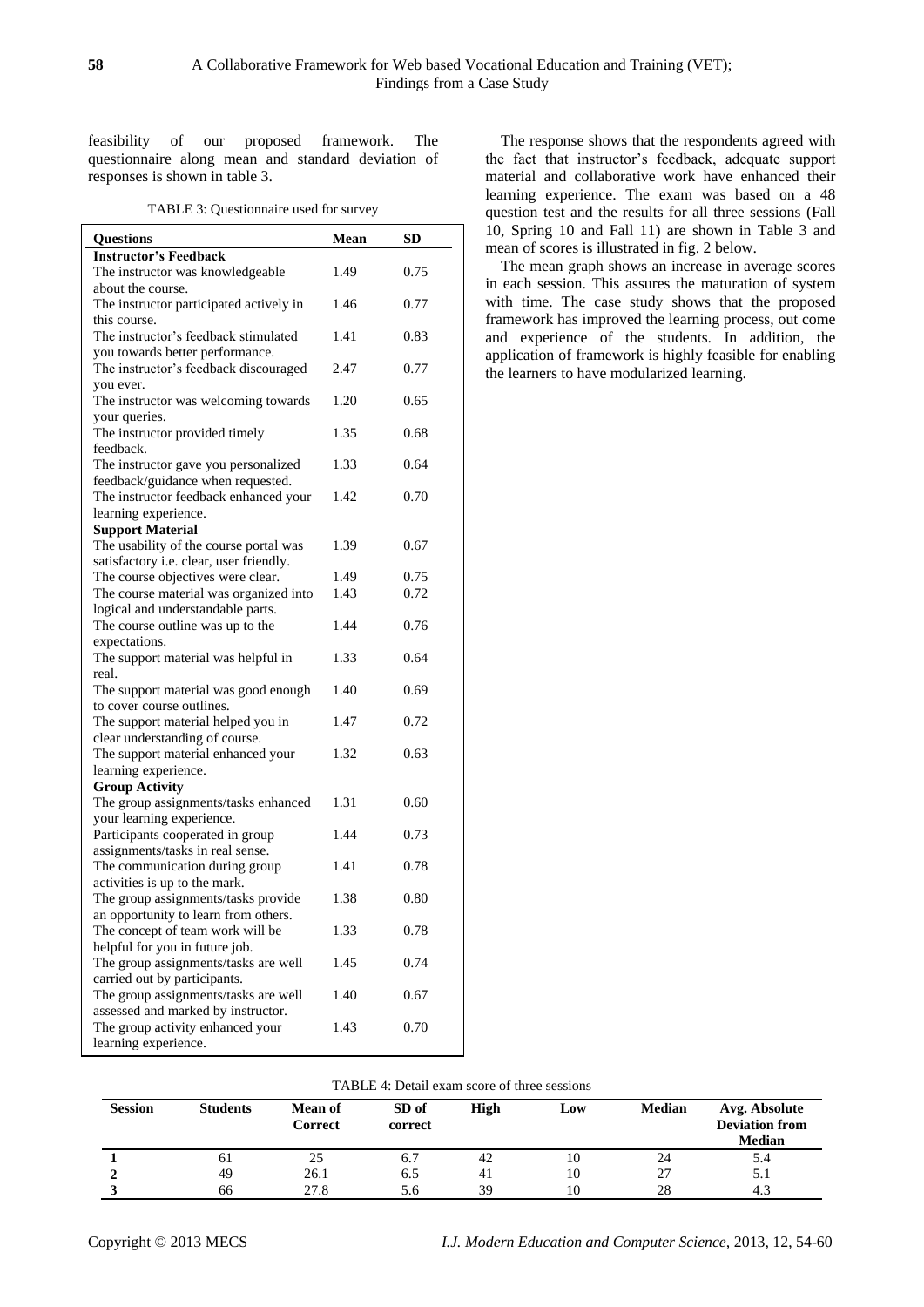The modularized learning offers course material to the user with respect to his need, also known as buffetstyle courses. The personalized course drills and exercises have immensely improved students' interest in course and helped them in gaining deeper understanding. The results of these three sessions are then compared to the results of several previous years.

The comparison illustrated in fig. 3 below, shows that there is an increase in number of students, highest scores students achieved in exam and range of maximum score secured has also increased.

#### VI. CONCLUSION

Web based e-learning used for VET is very important for economic growth. This paper states a collaborative framework for web based e-learning in VET deduced from literature. The student-student and student-teacher collaboration enhances the learning experience through communication and cooperation in problem solving. This collaboration makes virtual world of e-learning close to the real class environment. In addition, the student learns from team experience which is beneficial than independent study mode. The framework incorporates collaboration with individual assessment tool so that every student is graded according to his personal efforts. The findings reveal that students' results have improved throughout the course of time after implementing the proposed framework.



Figure. 2 Mean of scores for three sessions



Figure. 3: Comparison of Results<sup>[19]</sup>

#### VII. ACKNOWLEDGEMENTS

The authors are highly grateful to the respondents for their cooperation in making this research possible. Also, we would like to thank the institute for providing us with the opportunity to conduct this research.

#### REFERENCES

- [1] Mark Nicholas, "E-Primer Series No. 1: E-Learning in Context Mark Nichols E-learning specialist Laidlaw College", Auckland, NewZealand, 2008, pp.9-12.
- [2] Pituch, K.A. & Lee, Y.-K., "The influence of system characteristics one-learning use," Computers & Education, 47, 2006, 222-244
- [3] Organization for Economic Co-Operation and Development, "E-learning in Tertiary Education; Policy Brief", Prepared by Public Affairs Division, 2005.
- [4] Bergstedt, S, Wiegreffe, S, Wittmann, J, and Moller, D., "Content management systems and elearning systems -a symbiosis?," Advanced Learning Technologies, 2003 , pp. 155- 159.
- [5] Borges. M., Araujo, R. O. "Groupware use in software development: short course ", Brazilian Symposium of Software Engineering, 13, Electronic Proceedings, 1999.
- [6] Wolfgang Emmerich, "Working with User Stories", Workshop on Agile Requirement Engineering, ECOOP'11, 2011.
- [7] Nitzke, J. A. Carneiro, M. L. F., Geller, M.; Santarosa, L. C. Criação, "Collaborative Learning Environments ", Brazilian Symposium on Computer Education, 1999.
- [8] Sian Lewis and Brad Beach, "E-Learning Learning from Vocational Education in Victoria, Australia", 2011.
- [9] Guiying Guo, Qinglong Zhan, and Guangran Liu; "Construction of a Training Model of Vocational Skills in Information Technology Environment," Computer Network and Multimedia Technology, 2009. pp. 1-4.
- [10] OECD. Centre for Educational Research and Innovation, "E-Learning in tertiary education: where do we stand?", 2005, pp: 21-29.Available at [http://www.oecd.org/dataoecd/54/60/34899939.](http://www.oecd.org/dataoecd/54/60/34899939.pdf) [pdf](http://www.oecd.org/dataoecd/54/60/34899939.pdf)
- [11] Nichols, M., & Anderson, B, Strategic e-learning implementation. Educational Technology & Society, 2005, 8 (4), pp: 1-8.
- [12] Athanase, N., Jiang Cangru, Li Hongbing, and Chen Zhihua., "Organizational E-learning Strategies for Technical and Vocational Education and Training (TVET) in Sub-Sahara Africa," Computer Science and Software Engineering, 2008, 5, pp.267-270.
- [13] Melanie Brown, "Beauty and blended learning: Elearning in vocational Programs", Waikato